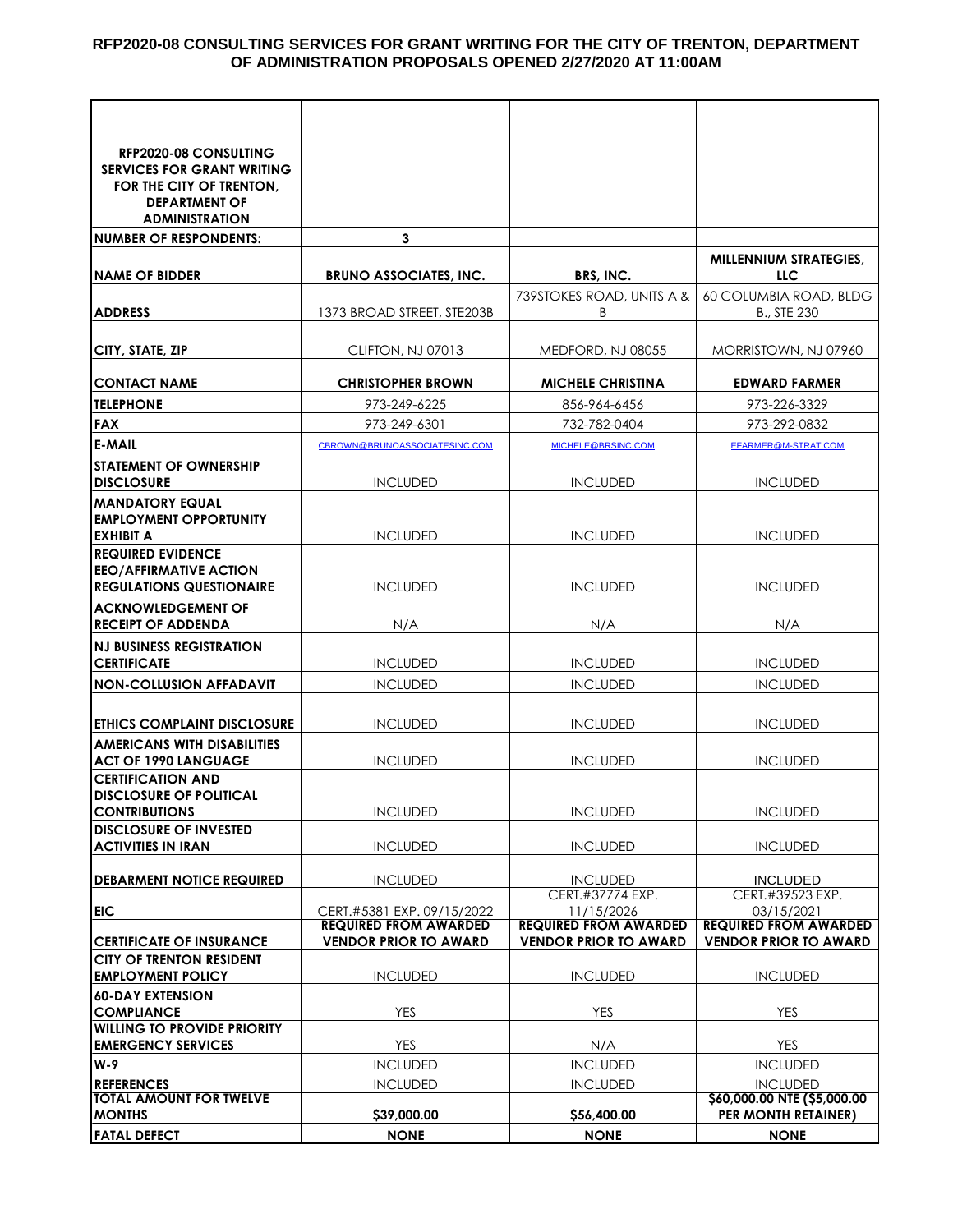### **BID PROPOSAL FORM RESPONDENT MUST COMPLETE**

WE THE UNDERSIGNED PROPOSE TO FURNISH CONSULTING SERVICES FOR GRANT WRITING FOR THE CITY OF TRENTON, DEPARTMENT OF ADMINISTRATION PURSUANT TO THE SCOPE OF SERVICES AND REQUIREMENTS AND MADE PART HEREOF:

**TOTAL AMOUNT FOR TWELVE MONTHS** 

 $$39,000.00$ 

# (ORIGINAL SIGNATURE BY AUTHORIZED REPRESENTATIVE)

The undersigned is a Corporation, Partnership or Individual under the laws of the State of NEW JERSEY having its principal office at 1373 BROAD ST., STE 203B, CLIFTON, NJ 07013

**COMPANY BRUNO ASSOCIATES, INC.** 

ADDRESS 1373 BROAD ST., STE 203B, CLIFTON, NJ 07013

FED. ID #  $\overline{\phantom{a}}$ 

NAME CHRISTOPHER BROWN

TELEPHONE 973-249-6225

FAX 973-249-6301

EMAIL CBROWN@BRUNOASSOCIATESINC.COM

DATE February 10, 2020

SIGNATURE  $\neq$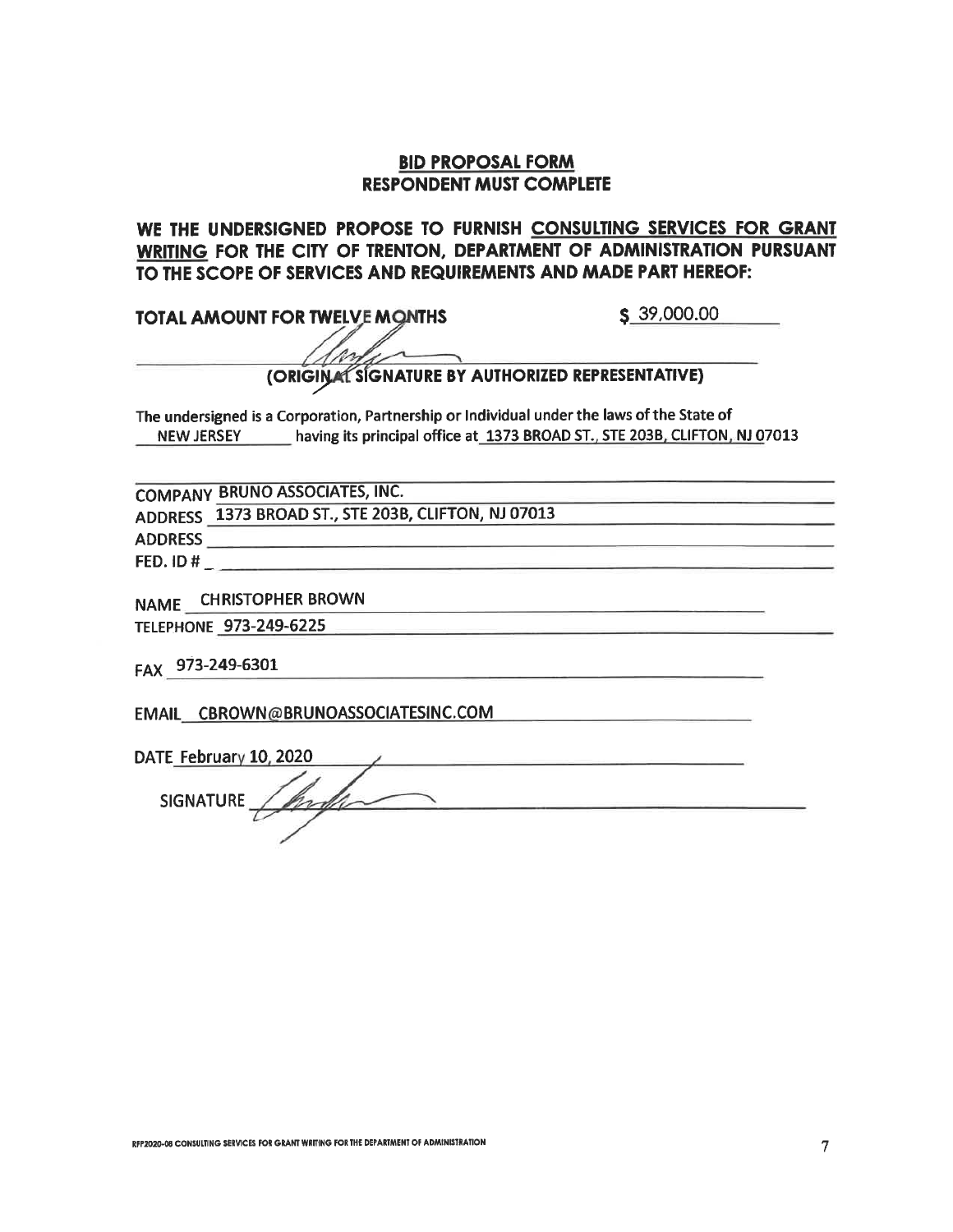

### **BID PROPOSAL FORM RESPONDENT MUST COMPLETE**

WE THE UNDERSIGNED PROPOSE TO FURNISH CONSULTING SERVICES FOR GRANT WRITING FOR THE CITY OF TRENTON, DEPARTMENT OF ADMINISTRATION PURSUANT TO THE SCOPE OF SERVICES AND REQUIREMENTS AND MADE PART HEREOF:

**TOTAL AMOUNT FOR TWELVE MONTHS**  $\Lambda_{\Lambda}$  $\mu_{\Lambda}$ 

 $-56,400$ \$\_

### (ORIGINAL SIGNATURE BY AUTHORIZED REPRESENTATIVE)

The undersigned is a Corporation, Partnership or Individual under the laws of the State of New Jersey having its principal office at 739 Stokes Rd, Units A & B, Medford, NJ 08055

| <b>COMPANY</b>   | Brownfield Redevelopment Solutions, Inc. |  |
|------------------|------------------------------------------|--|
| <b>ADDRESS</b>   | 739 Stokes Rd, Units A & B               |  |
| <b>ADDRESS</b>   | Medford, NJ 08055                        |  |
| <b>FED. ID#</b>  |                                          |  |
| <b>NAME</b>      | Michele Christina                        |  |
| <b>TELEPHONE</b> | 856-964-6456                             |  |
| <b>FAX</b>       | 732-782-0404                             |  |
| <b>EMAIL</b>     | michele@brsinc.com                       |  |
| <b>DATE</b>      | <b>February 24, 2020</b>                 |  |
| <b>SIGNATURE</b> |                                          |  |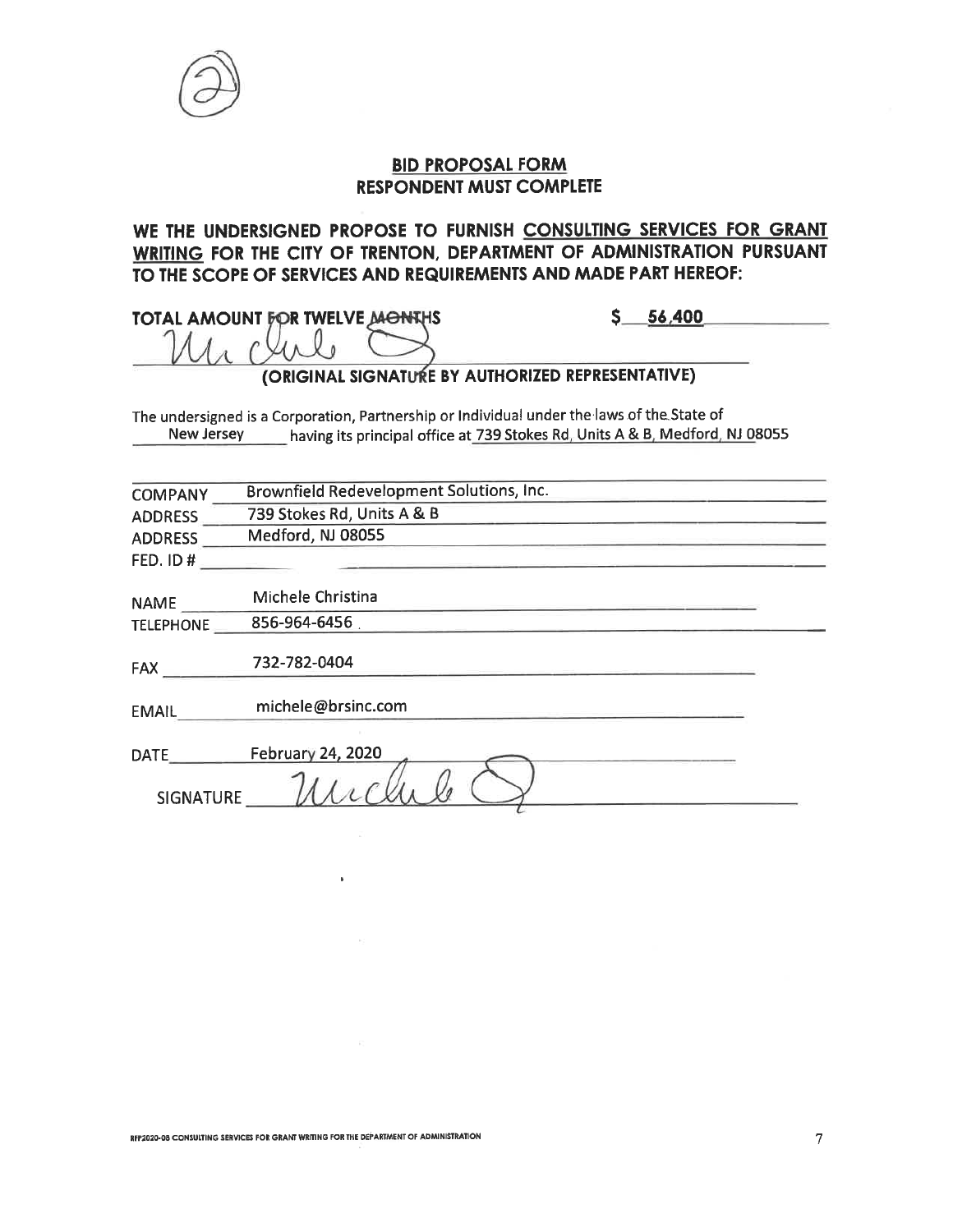

#### **REQUEST FOR PROPOSALS - PROFESSIONAL CONSULTING SERVICES IN GRANT WRITING RFP2020-08**

#### **PRICING INFORMATION**

Please note the following explanations regarding the information provided on the pricing form:

- (1) It is anticipated that the lump sum amount for consulting services would be treated like a retainer contract and would be billed in monthly increments of \$4,700.
- (2) Should the City wish to pursue a piecemeal pricing arrangement, the price per grant application will vary depending upon the level of effort required for the submittal. BRS can provide a work assignment proposal for every funding application identified for the City's review and authorization prior to preparing an application.
- (3) Compensation as a percentage of a grant award is atypical for grant writing contracts. If the intent is to compensate for grant writing out of the awarded funding, please know that this is almost always an ineligible use of funding for most grants, particularly those awarded by state and federal agencies.
- (4) As a fourth alternative, BRS would be more than willing to consider invoicing on a time and materials basis using the following billing schedules:

| <b>Position</b>               | <b>BRS Key Personnel</b>           | <b>Hourly Rate</b> |
|-------------------------------|------------------------------------|--------------------|
| Principal                     | Leah Yasenchak                     | \$150              |
| <b>Professional Planner</b>   | Katie – Rose Imbriano              | \$130              |
| <b>Grant Writers/Managers</b> | Laura Burnham                      | \$100              |
| <b>Position</b>               | <b>Sustainable Strategies DC</b>   | <b>Hourly Rate</b> |
|                               | Personnel                          |                    |
| Principal                     | Andrew Seth                        | \$200              |
|                               | Matthew Ward                       |                    |
| <b>Position</b>               | <b>Greener By Design Personnel</b> | <b>Hourly Rate</b> |
| Principal                     | Adam Zellner                       | \$200              |
|                               | <b>Chuck Feinberg</b>              |                    |

Rates for other staff can be provided as warranted by the grant assignment.